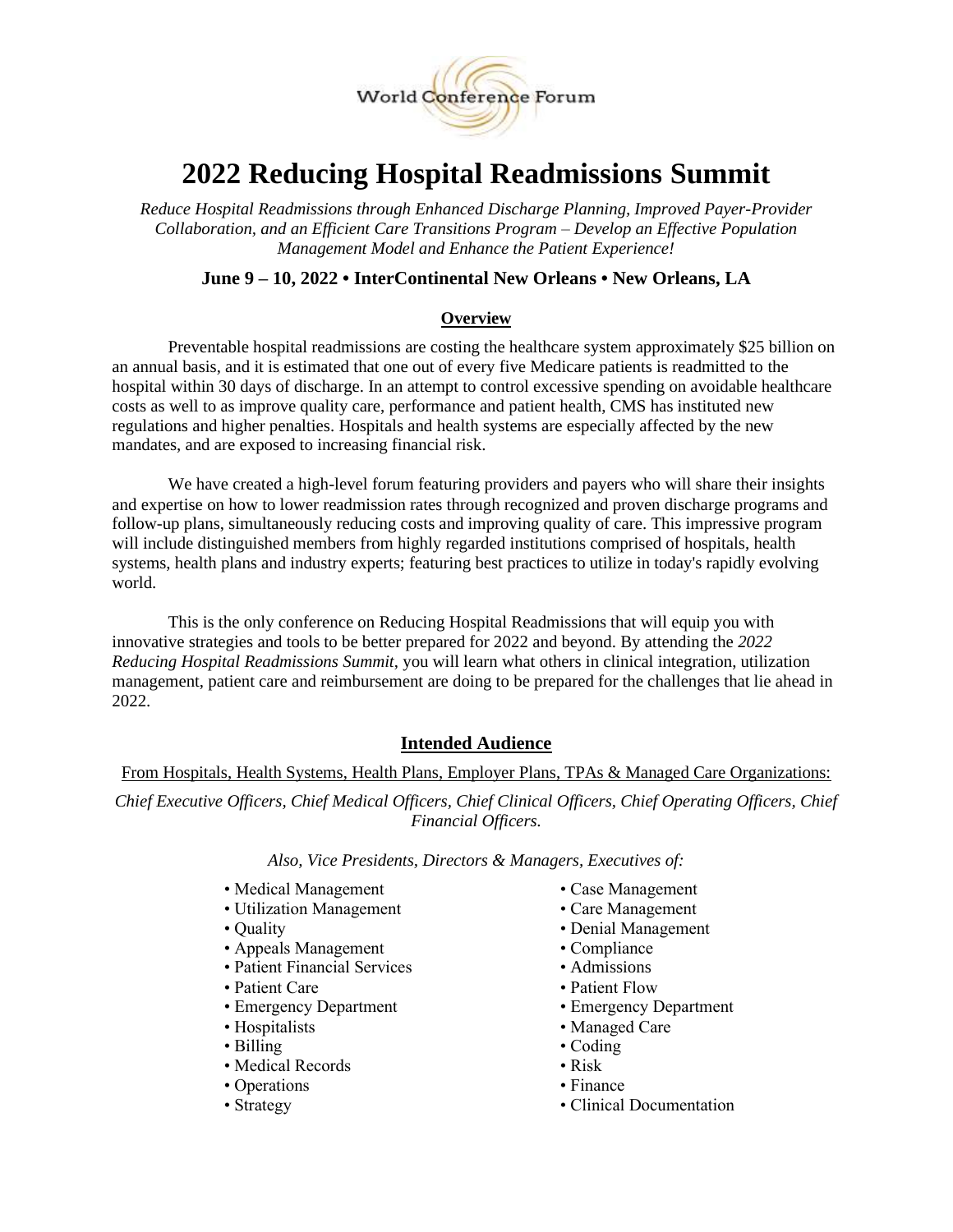• Nursing • Physician Assistants

*Also, of interest to Healthcare Consultants, Solution Providers, Vendors, Accountable Care Organizations (ACOs), Government Agencies, Pharmacy Benefit Managers, Disease Management Organizations, Third Party Administrators, Pharmaceutical & Medical Device Companies, IT & Business Process Outsourcing Companies, Enrollment Brokers and More!*

#### **Agenda**

#### *Day One – Thursday, June 9, 2022*

*7:15 Conference Registration & Morning Breakfast*

*8:15 Chairperson's Opening Remarks*

**Rong Yi, PhD** *Principal* **Milliman**

**8:30 Optimizing Transitions of Care through Effective Collaboration and Partnerships**

## **Stephanie Rogers, MD, MS, MPH**

*Associate Chief, Geriatrics Clinical Programs Co-Medical Director, Adult Transitions* **UCSF Health**

**Misti Meador, RN, BSN, MBA, CCM** *Assistant Director, Post-Acute Care* **UCSF Health**

#### **9:15 Innovative Strategies for Reducing 30 Day Hospital Readmission Rates**

**Mark Green, MBA, PMP, LSSBB** *Vice President, Care Management* **Ochsner Health Network**

*10:00 Networking Break & Refreshments* 

#### **10:30 Strategies within the Emergency Department to Impact Hospital Readmissions and Patient Flow**

**Patrice Callagy, RN, MPA, MSN, CEN** *Executive Director, Emergency Services* **Stanford Health Care**

**Shashank Ravi, MD, MBA** *Assistant Medical Director, Emergency Medicine* **Stanford Health Care**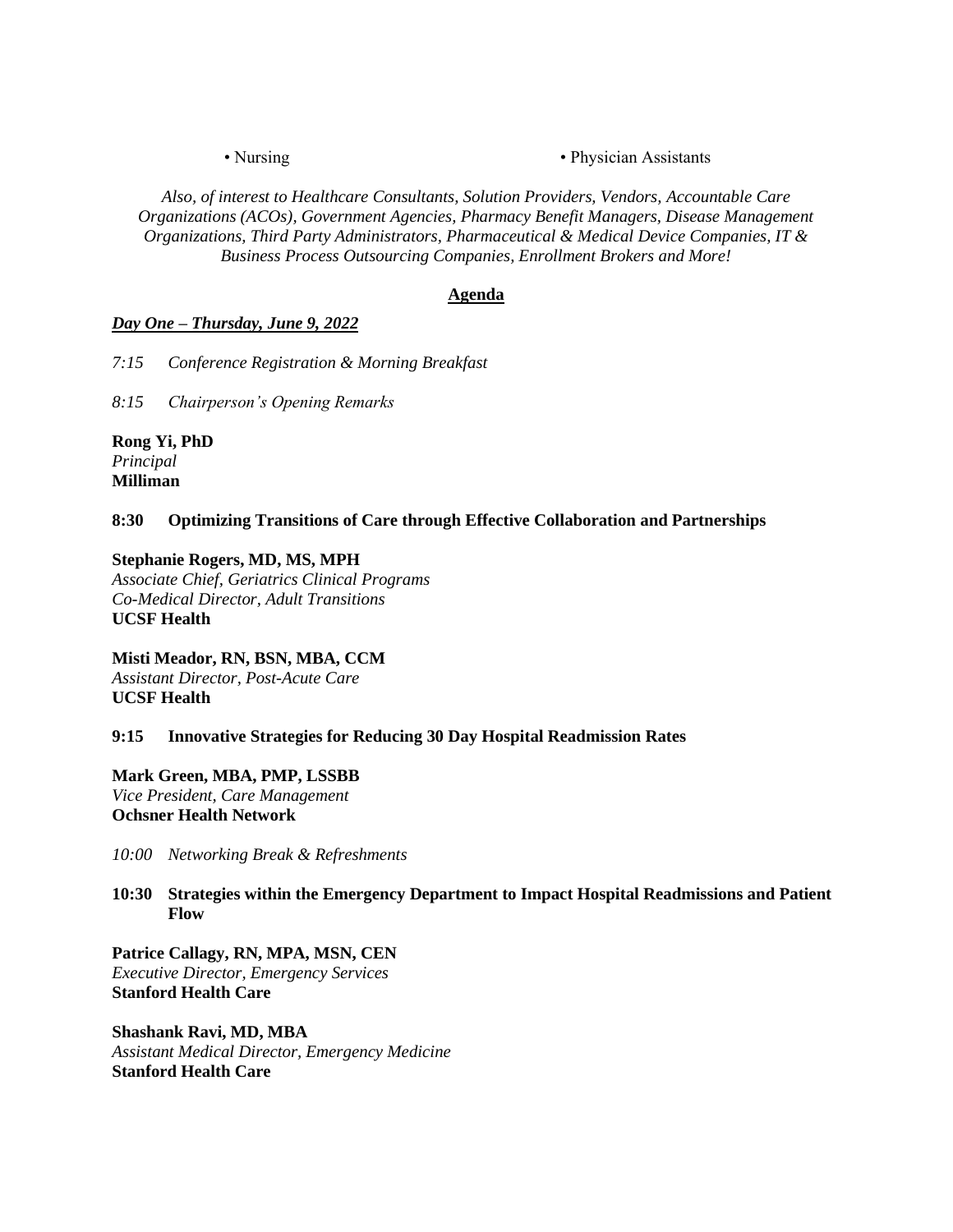#### **11:15 The Power of Remote Patient Monitoring Strategies Post Discharge**

**Taylor Jackson** *AVP, Strategic Growth* **Athelas**

*12:00 Luncheon for All Attendees & Speakers*

#### **1:15 Optimizing Patient/Member Engagement, Communication and Education to Reduce Hospital Readmissions**

**Tressy Gleason** *Manager, Transition Coordination Center* **Ochsner Health Network**

## **2:00 Panel Discussion: Essential Strategies to Reduce Preventable Hospital Readmission Rates Across the Continuum of Care**

**Aaron Sherman, MD** *Senior Medical Director* **Optum**

**Mark Green, MBA, PMP, LSSBB** *Vice President, Care Management* **Ochsner Health Network**

**Misti Meador, RN, BSN, MBA, CCM** *Assistant Director, Post-Acute Care* **UCSF Health**

- *3:00 Networking Break & Refreshments*
- **3:30 Approaches to Goal Setting for Reducing Hospital Readmissions: A Data and Financial Perspective on Readmissions**

**John Rogers, ASA, MAAA, MS** *Consultant* **Milliman**

**Rong Yi, PhD** *Principal* **Milliman**

*5:30 End of Day One*

#### *Day Two – Friday, June 10, 2022*

*7:15 Morning Breakfast*